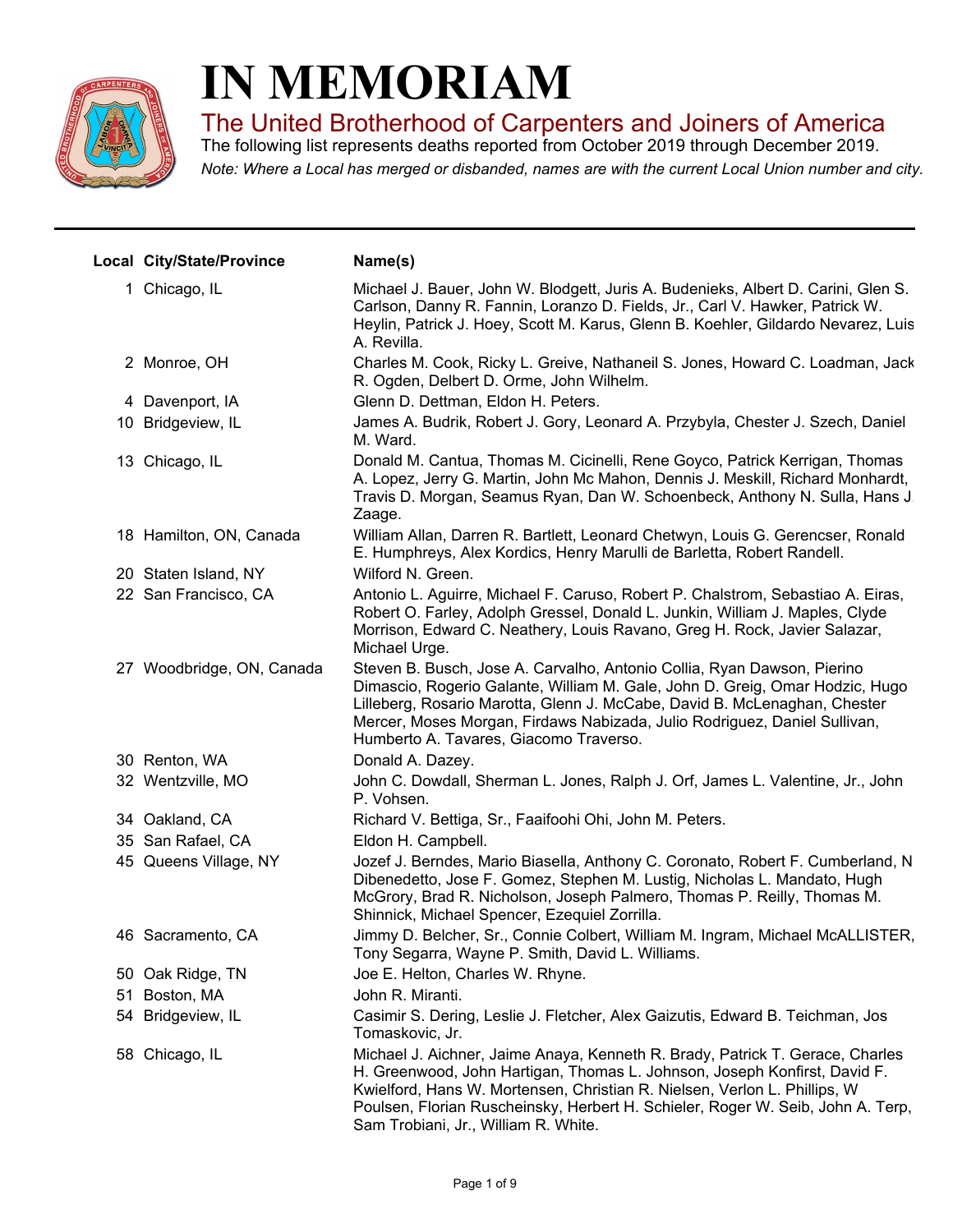| Local City/State/Province    | Name(s)                                                                                                                                                                                                                                                                                                                  |
|------------------------------|--------------------------------------------------------------------------------------------------------------------------------------------------------------------------------------------------------------------------------------------------------------------------------------------------------------------------|
| 59 Spokane, WA               | Carl A. Landby, Harold Rooks, Arnold Springen, Michael C. Young.                                                                                                                                                                                                                                                         |
| 68 Saint Paul, MN            | Michael J. Havelak, Bernard G. Sowers.                                                                                                                                                                                                                                                                                   |
| 70 Mount Vernon, WA          | Mark Gellerson, Jacob E. Rowan.                                                                                                                                                                                                                                                                                          |
| 74 Hixson, TN                | James Burgess.                                                                                                                                                                                                                                                                                                           |
| 82 Great Falls, MT           | William L. Knott, Greg M. Mitchell, Carl Rivera, Kyle M. Young.                                                                                                                                                                                                                                                          |
| 83 Lwr Sackville, NS, Canada | William C. Boutilier, Rick Fraser, Phillip A. MacEachern, William W. Sharpe,<br>Charles J. Thibault.                                                                                                                                                                                                                     |
| 92 St Louis, MO              | Donald W. Barry, Sr., Dan J. Carter, Martin H. Deeken, Jay M. Ferry, William F.<br>Henricks, Alan J. Olendorff, Roy D. Poertner, Lloyd F. Wilkes.                                                                                                                                                                        |
| 93 Ottawa, ON, Canada        | Luis Carvalho, Peter F. Jensen.                                                                                                                                                                                                                                                                                          |
| 96 Kennewick, WA             | Jeffery W. Cox, Earl R. Sparks.                                                                                                                                                                                                                                                                                          |
| 97 St Louis, MO              | Jimmy W. Clay, Dennis A. Dunn, Jerry P. Forys, Joseph Frisella, Charles K.<br>Gosney, Francis Hritz, Lawrence K. Hulsey, Matthew P. Jacob, Tom D. Luck, Eug<br>P. Paszkiewicz, David J. Podwojski, Alfred L. Prior, Jerome J. Rose, Robert M.<br>Rozanski, Richard F. Schneider, Seaton Schroeder, Ronald M. Tollefsrud. |
| 100 Wayland, MI              | Llewellyn C. Potter, John Ruiz, Sr.                                                                                                                                                                                                                                                                                      |
| 102 Livermore, CA            | Michael G. Caldwell, Merle D. Campbell, Mark A. Hunter, Richard Leon, Jeffrey<br>A. Stafford.                                                                                                                                                                                                                            |
| 106 Altoona, IA              | John D. McCurdy.                                                                                                                                                                                                                                                                                                         |
| 110 St Joseph, MO            | Michael E. Schneider.                                                                                                                                                                                                                                                                                                    |
| 129 Lacey, WA                | Kester Buffington, Nathan J. Delgado, James W. Devereux, Ules G. Foreman.                                                                                                                                                                                                                                                |
| 133 Terre Haute, IN          | Leroy Royer.                                                                                                                                                                                                                                                                                                             |
| 134 Anjou, QC, Canada        | Mathieu Ouellette.                                                                                                                                                                                                                                                                                                       |
| 136 Monroe, OH               | Buddy R. Lauch, Ralph H. Mitchell, Phillip T. Rhodes, Harrison E. Whiteaker,<br>Donald R. Yancey.                                                                                                                                                                                                                        |
| 152 Martinez, CA             | Sidney A. Burrows, Richard L. Clagg, Stephen Dewhurst, Gerald W. Goesch,<br>Richard D. Guerassio, Kenneth E. Hale, Charles W. Hickman, Robert A. Lea,<br>Benny R. Lewis, Eldon R. Rash, Bernard J. Reinig, John H. Russell, Albert F.<br>Sbranti.                                                                        |
| 157 New York, NY             | David D. Cassidy, Thomas D. Fazio, James Fox, Patrick G. Gilheaney, Jose<br>Gonzalez, Gustav K. Johanson, Karl Johansson, Michael J. Keane, John Loney,<br>Keith M. Lynch, Avery J. Robertson, Stephen G. Samuel, Ronald Thomas.                                                                                         |
| 158 Philadelphia, PA         | Alex Barbadoro, Andrew N. Blanzole, Raymond F. Detweiler, Aurel Frantz, Alex<br>Hondros, Major Jackson, Dionis Kergides, Hewell Lewis, Leo J. Mallon, Brian<br>O'Donnell, William Senski.                                                                                                                                |
| 161 Kenosha, WI              | Byron L. Nelson.                                                                                                                                                                                                                                                                                                         |
| 164 Philadelphia, PA         | Thomas D. Mandell, Heinrich K. Schaut.                                                                                                                                                                                                                                                                                   |
| 167 Allentown, PA            | John Depalma, Stanley J. Drabic, Robert G. Morris, Permen J. Phillips.                                                                                                                                                                                                                                                   |
| 171 Youngstown, OH           | Nicholas Ginnetti, Edward F. Glavan, Clarence D. Miller, Chas P. Panyko, Jr.                                                                                                                                                                                                                                             |
| 174 Joliet, IL               | Thomas S. Austin, John S. Clearwater, Michael A. Koester, Michael R. Nagel,<br>Rudolph T. Rodriguez, Charles L. Swansbro.                                                                                                                                                                                                |
| 175 Louisville, KY           | Barry J. Mills, Nairm Terrell.                                                                                                                                                                                                                                                                                           |
| 180 Vallejo, CA              | Tyler J. Daily, Harlan J. Hopp, Luis F. Pichardo, Douglas B. Poland, James J.<br>Weston.                                                                                                                                                                                                                                 |
| 186 Steubenville, OH         | Ernest L. Frantz, Chas R. Wilhelm.                                                                                                                                                                                                                                                                                       |
| 196 Fife, WA                 | Justin J. Boggs, Paul R. Obrien, Chayne E. Pritchard.                                                                                                                                                                                                                                                                    |
| 197 Upper Marlboro, MD       | James A. Calfee, Jos F. Jameson, Jr., Komal P. Rao, Franklin P. Stanley.                                                                                                                                                                                                                                                 |
| 200 Columbus, OH             | Richard J. Adkins, Dwight L. Barrett, III, Garland Edwards, Charles W. Fout,<br>Lorain R. Kanniard, Joseph P. Koch, Robert K. Schreiber, Ralph Whatley.                                                                                                                                                                  |
| 201 Wichita, KS              | Raymond Davidson, Jerry W. Edson, Gary L. Trione.                                                                                                                                                                                                                                                                        |
| 205 Ashland, VA              | Bobby J. Decoursey, Marvin O. Griffin.                                                                                                                                                                                                                                                                                   |
| 212 New York, NY             | Jawwaad MacArthur, Michael Shea.                                                                                                                                                                                                                                                                                         |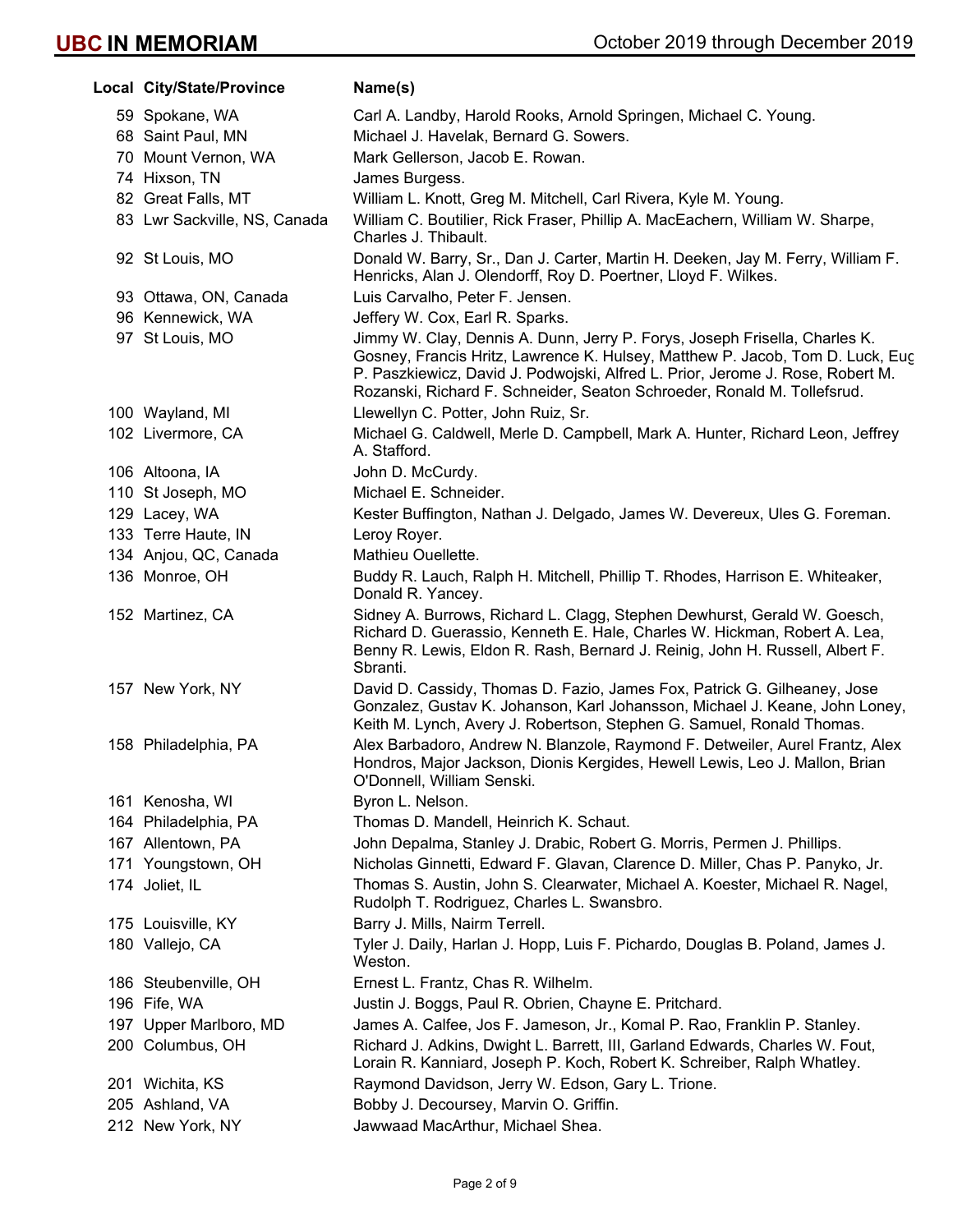| Local City/State/Province              | Name(s)                                                                                                                                                                                                                                                                     |
|----------------------------------------|-----------------------------------------------------------------------------------------------------------------------------------------------------------------------------------------------------------------------------------------------------------------------------|
| 213 Monterey Park, CA                  | Edgar J. Boucree, James C. Graham, Freddy N. Hayes, Raymundo Ornelas.                                                                                                                                                                                                       |
| 216 Fort Smith, AR                     | Floys A. Taylor.                                                                                                                                                                                                                                                            |
| 217 Foster City, CA                    | George A. Coleman, William G. Coon, Herman E. Fitch, Frank Flood, Joseph E.<br>Hanna, Frank Huizar, Donald G. Lopez, Duane F. Pepper, James P. Ryan, Jr.,<br>Fred R. Steffan, Kenneth C. White.                                                                             |
| 219 Wilmington, DE                     | William F. Cathell, Anthony W. Mosher, John H. Raub, III.                                                                                                                                                                                                                   |
| 223 Nashville, TN                      | Danny Harrison.                                                                                                                                                                                                                                                             |
| 224 Newburgh, IN                       | Cecil R. Gish, James C. Weisling.                                                                                                                                                                                                                                           |
| 237 East Peoria, IL                    | Steven J. Bozarth, Robert E. Dudley, George R. Horton, Ken R. Richardson,<br>William J. Vogel.                                                                                                                                                                              |
| 243 Champaign, IL                      | Fred C. Daniels, Charles E. Davis, Lowell D. Eagleson, Ricky E. Hardin, Richard<br>L. Johnson, Robert F. Lawhorn, Gary W. Richardson, Charles Williams.                                                                                                                     |
| 249 Kingston, ON, Canada               | Frank Player.                                                                                                                                                                                                                                                               |
| 250 Lakemoor, IL                       | Martin E. Aylward, Greg C. Bartz, Ronald Eck, Jr., Daniel S. Galica, Timothy V.<br>Keough, Leroy E. Meyers, Vincent Monroe, James A. Mortensen, Scott A.<br>Pusieko, Don J. Scanlon, Steven A. Schultz, Raymond A. Simms, Michael L.<br>Zabroski.                           |
| 251 Edison, NJ<br>252 Philadelphia, PA | Joseph L. Betz, Ronald P. Brown, Dominic Calianno, Wilbur Clevens.<br>Michael D. Orr, Benjamin Sebastiani.                                                                                                                                                                  |
| 253 Hackensack, NJ                     | Alfonse Barone, Anthony Capitti, Emilio F. Cesareo, Derek J. Coar, Leo W.<br>Currie, Jr., John D. Erickson, Ronald A. Golick, Peter R. Romagnino, Michael<br>Romano, Stanley J. Serino, Raymond K. Tonnesen, George D. Van Saders,<br>Michael A. Vreeland, Joseph Yankoski. |
| 254 Edison, NJ                         | Timothy P. Devlin, Victor Fasanella, Brian P. Monahan, Brian D. Solt, Elias<br>Wohar.                                                                                                                                                                                       |
| 255 Hammonton, NJ                      | Carl R. Berry, Sarah Best, William H. Cairns, Robert J. Costa, III, John A. Greim,<br>Dennis L. Handy, John R. Henry, John P. Holbrook, John A. Kupsey, Alan A.<br>Liljestrand, James Ricotta, John F. Shockley.                                                            |
| 264 Pewaukee, WI                       | George L. Hanzel, Joseph S. Sanfilippo.                                                                                                                                                                                                                                     |
| 270 Springfield, IL                    | Robt L. Campbell, Geo W. Mcalister, Wilford A. Williams.                                                                                                                                                                                                                    |
| 271 Eugene, OR                         | Jerry C. Hughes, Christopher M. Parent.                                                                                                                                                                                                                                     |
| 272 Chicago Heights, IL                | Ture Candell, John Moro, David W. Waite, Francisco Zuniga.                                                                                                                                                                                                                  |
| 276 Cheektowaga, NY                    | Jay C. Botens, Donald R. Clark, William Mayle, Donald J. Sauter, Eugene V.<br>Sdao, Robert A. Setlock, Jr.                                                                                                                                                                  |
| 277 Binghamton, NY                     | Sebastian Bracaglia, Louis M. Gill, William F. Hamilton, Fred N. Houtenbrink,<br>Harold A. Leonard, James E. Lindblad, James E. Mahoney, Richard H. Paul,<br>Theodore Phillips, Ross F. Roser, John R. West.                                                                |
| 279 Hopewell Junction, NY              | Harry E. Brittain, David C. Craig, Rudi E. Grolich, John N. Kossifos, Benny Kurys,<br>Angelo Nurzia, Anthony P. Secreto, Donald B. Smith, John E. Williams, Fred C.<br>Yagid.                                                                                               |
| 283 Augusta, GA                        | James W. Mantooth, Richard K. Pye.                                                                                                                                                                                                                                          |
| 285 North Canton, OH                   | Carman E. Davis, William D. Davis, Michael Garrett, Harold L. Henne, Mathew<br>Mims, Jr., Tim Robinson, James W. Salamon, Chas K. Schindler, James M.<br>Shaw, Jerry Tennant.                                                                                               |
| 290 Hauppauge, NY                      | Darlene L. Alese, Nursad Darcan, Aleksander Eist, Edward J. Gevinski, John F.<br>Howard, John W. Johnson, Victor N. Pereira, Eugene R. Ruoff, William F.<br>Schreck, Dennis J. Sinkusky, John F. Tischner, Rocco Toto, G A. Wittich.                                        |
| 291 Albany, NY                         | William A. Berry, John S. Harvish, Richard J. Horstman.                                                                                                                                                                                                                     |
| 301 Indianapolis, IN                   | Jack L. Armes, Crystle L. Hatcher, William Maclean, Dale E. McNamara, Francis<br>E. Moore, Charles T. Thompson.                                                                                                                                                             |
| 310 Rothschild, WI                     | Lawrence A. Achenreiner, Harold R. Beck, Herbert H. Eheler, Victor W. Lange,<br>Bert R. Pieper, III.                                                                                                                                                                        |
| 312 Lexington, NC                      | Joseph C. Burney, Robert B. Fairless.                                                                                                                                                                                                                                       |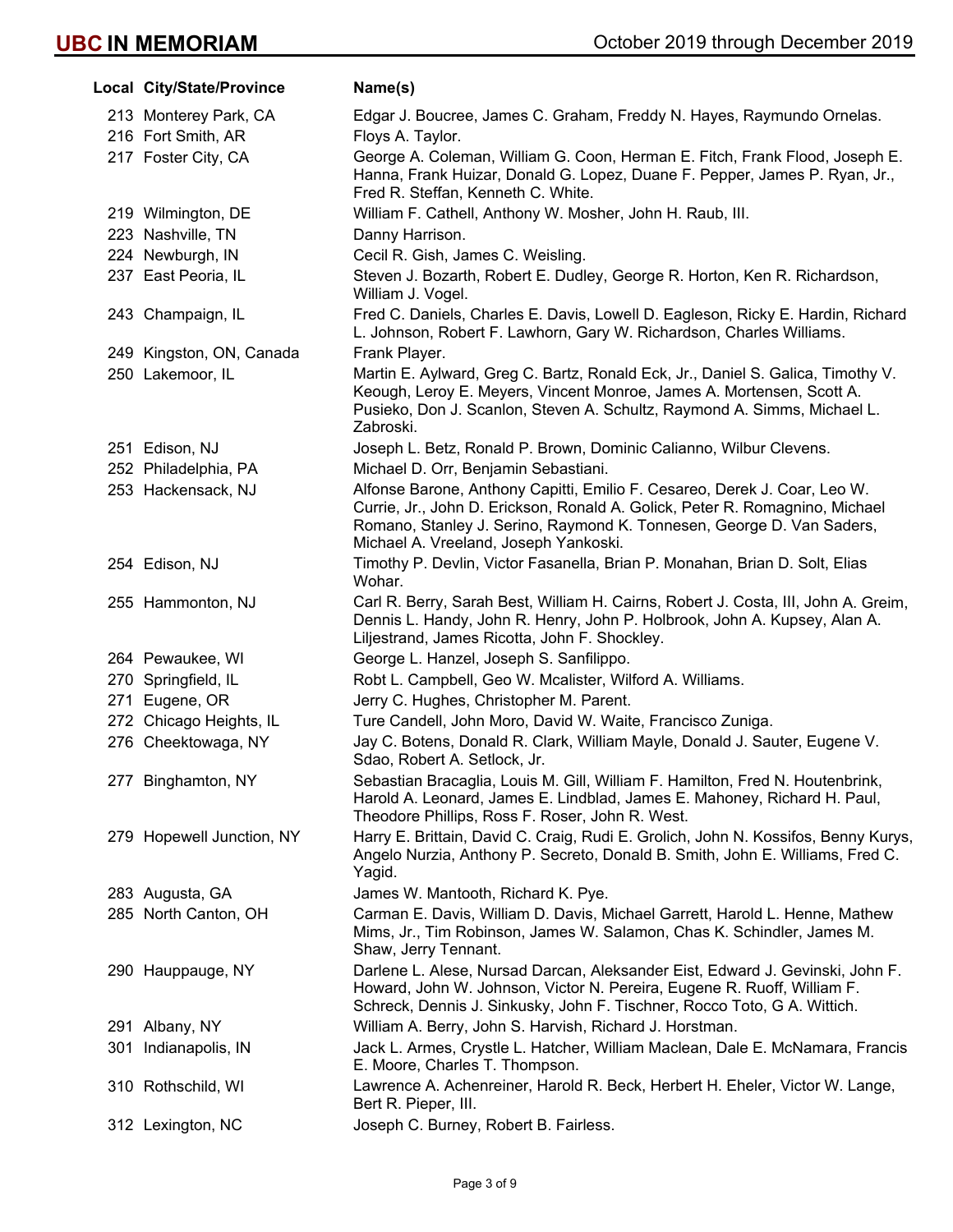| Local City/State/Province | Name(s)                                                                                                                                                                                                                                                                                                                                                     |
|---------------------------|-------------------------------------------------------------------------------------------------------------------------------------------------------------------------------------------------------------------------------------------------------------------------------------------------------------------------------------------------------------|
| 314 Madison, WI           | Dean R. Needham, M G. Schmudlach.                                                                                                                                                                                                                                                                                                                           |
| 315 Kansas City, MO       | George E. Bensing, Joseph C. Circello, E E. Grandstaff, Jr., Tom Hollingsworth,<br>James J. Holt, Jurel E. McCracken.                                                                                                                                                                                                                                       |
| 318 Pelham, AL            | Phillip H. Baker, Andre D. Gable, Jr., James E. Hatchett.                                                                                                                                                                                                                                                                                                   |
| 322 Saint Paul, MN        | Marvin A. Born, Eugene A. Fink, Thomas L. Hansen, Richard A. Johnson, Paul J.<br>Juenemann, Mel D. Liljenquist, Neal E. Olsen, Donald D. Robinette.                                                                                                                                                                                                         |
| 326 Yalesville, CT        | Aarre E. Aho, Richard T. Barber, Louis M. Coronella, John Cotter, Panfilo B.<br>Deramo, Richard J. Dupont, Philip Farnsworth, Anthony Fradette, Vincent J.<br>Greto, Manivald Kurisoo, Beverly F. Marshall, Frank J. Meyernick, Irving Mones,<br>Keith Roberts, Raymond Schuberth, Robert Thompson, Fredric L. Utz, Silvio<br>Vignuolo, George L. Violette. |
| 327 Dorchester, MA        | Geno D. Breda, Antone Cabral, Joseph Correia, Gerard J. Decina, Janusz<br>Dowgiert, Bruce W. Dunn, Bryan Harding, Paul J. Minichiello, Richard F. Murano,<br>Arthur L. Stappen.                                                                                                                                                                             |
| 328 Cambridge, MA         | Thomas Colbert, Ralph L. Hartman, Robert J. MacDonald, Thomas Rancourt.                                                                                                                                                                                                                                                                                     |
| 329 Oklahoma City, OK     | Bill W. Melton.                                                                                                                                                                                                                                                                                                                                             |
| 330 Warwick, RI           | Donald W. Brunelle, Guiseppe Colella, Gil S. Cruz, Reiner Schwarz.                                                                                                                                                                                                                                                                                          |
| 336 Worcester, MA         | Joseph J. Fiorentino, Joseph N. Lecours, Richard D. Paquette.                                                                                                                                                                                                                                                                                               |
| 339 Wilmington, MA        | Augustine P. Boccelli, Donald J. Brown, David G. Chapman, Robert Gagnon,<br>Stephen M. Getchell, Roland G. Larrivee, Jack L. Martel.                                                                                                                                                                                                                        |
| 343 Winnipeg, MB, Canada  | Emanuel V. Sebastiao.                                                                                                                                                                                                                                                                                                                                       |
| 344 Pewaukee, WI          | Richard D. Blanchette, Darrell A. Cusick, Philip T. Jacobson, Joseph J. Senak,<br>Lawrence J. Spaight.                                                                                                                                                                                                                                                      |
| 346 Randolph, MA          | Robert W. Andrews, Wm N. Berggren, Michael J. Frazier, Robert J. Hoggarth,<br>Luke Jackunas, Joseph J. Rezendes, Wayne K. Staples.                                                                                                                                                                                                                          |
| 349 Portland, ME          | Wm P. Boucher, Thomas A. Penney, Frank A. Quimby, Philip E. Starbird.                                                                                                                                                                                                                                                                                       |
| 351 Rossford, OH          | Marvin G. Alexander, Charles M. Boos, Scott L. Flick, Richard D. Groves, Joyce<br>A. Jenkins, Lewis E. Joseph, William D. King, Joseph M. Mermer, Scott<br>Mroczkowski, Kevin O'Donnell, David C. Otte, Dale L. Staschke, Nicholas<br>Vanetta, Lawrence A. Wagner, Arthur L. Weiler.                                                                        |
| 352 Manchester, NH        | Marcel A. Pinard.                                                                                                                                                                                                                                                                                                                                           |
| 357 Paducah, KY           | Sammy B. Boulton, Lee D. Cole.                                                                                                                                                                                                                                                                                                                              |
| 361 Hermantown, MN        | Carl W. Anderson, Gene W. Laajala, Donald W. Lieffring, Philip M. Lippo, John F.<br>Randolph, Sr.                                                                                                                                                                                                                                                           |
| 372 Lima, OH              | Lee G. Kesler.                                                                                                                                                                                                                                                                                                                                              |
| 373 Cleveland, OH         | Joe Bradac, Troy D. Good, Daniel J. Konopka, Stanley Stupar, Daniel D. Tucker.                                                                                                                                                                                                                                                                              |
| 380 Anjou, QC, Canada     | Richard Marquis.                                                                                                                                                                                                                                                                                                                                            |
| 397 Port Hope, ON, Canada | Bryan Bennett, Peter Branton, Edmund J. Cormier, Tim L. McKenzie, Henry J.<br>Ouellette, Gerald L. Smith.                                                                                                                                                                                                                                                   |
| 405 San Jose, CA          | E P. Bradshaw, Rodman K. Fitsemons, Ancie G. Griffin, Jesse Hurtado, James<br>W. Martin, Dennis K. Miller, Gerardo F. Rico, Leo E. Scherschel, Arthur M.<br>Serrano, Jack S. Todd, Frank A. Vargas, Terry G. Ward, Larry J. Worley.                                                                                                                         |
| 413 South Bend, IN        | George Henry, Michael J. Kramer.                                                                                                                                                                                                                                                                                                                            |
| 420 Sheakleyville, PA     | Gerald T. Allen, Henry J. Barkley, James C. Edwards, Donald C. Stolz.                                                                                                                                                                                                                                                                                       |
| 423 Duncansville, PA      | William D. Fish, III, Rufus J. Lewis, John Marshall, Kaye T. Reece, James R.<br>Young.                                                                                                                                                                                                                                                                      |
| 426 Lebanon, PA           | Joseph D. Cramer.                                                                                                                                                                                                                                                                                                                                           |
| 427 Papillion, NE         | Richard Dittenber, Leonard L. Larson.                                                                                                                                                                                                                                                                                                                       |
| 429 Arlington, TX         | Charles H. Arnold, Lewis B. Atterbury.                                                                                                                                                                                                                                                                                                                      |
| 431 Lebanon, PA           | Howard B. Combs, William S. Coutts, Jr., Chas A. Reeder, Jr.                                                                                                                                                                                                                                                                                                |
| 432 Pittsburgh, PA        | Carl J. Deangelo, Ronald C. Fuehrer, Lon A. Gracey, Paul E. Greiner, James C.<br>Hauser, Frank E. Lucy, Thomas A. McLaughlin, Richard Novosel, John A.<br>Wagner.                                                                                                                                                                                           |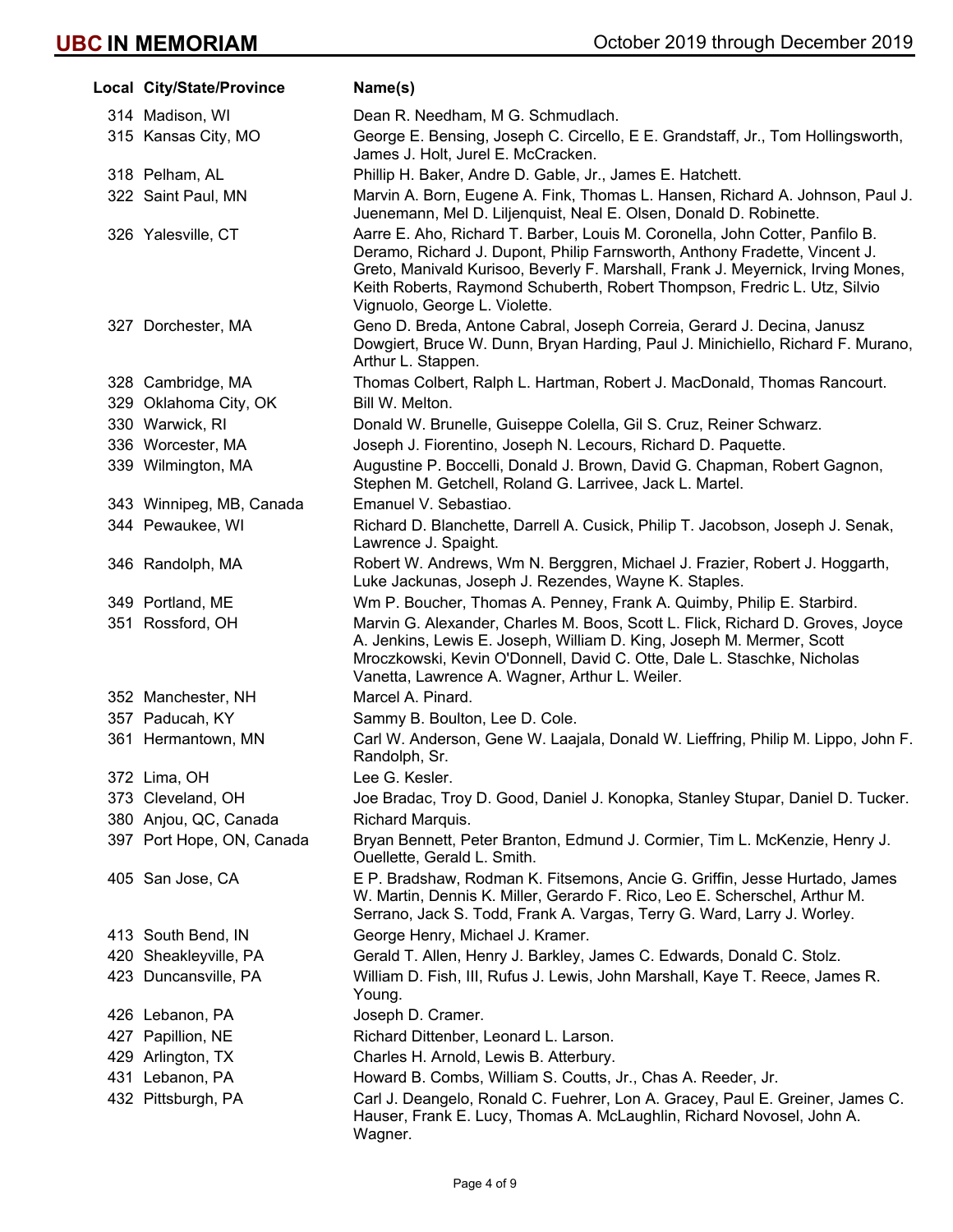| Local City/State/Province  | Name(s)                                                                                                                                                                                                                                                                                                                                                                                                                                                                                                                                                                                                                                                         |
|----------------------------|-----------------------------------------------------------------------------------------------------------------------------------------------------------------------------------------------------------------------------------------------------------------------------------------------------------------------------------------------------------------------------------------------------------------------------------------------------------------------------------------------------------------------------------------------------------------------------------------------------------------------------------------------------------------|
| 435 Cleveland, OH          | Joe Calamante, Robert E. Chochola, Harry R. Forepaugh, Joe L. Herron, Werner<br>E. Koechling, Andy Szmerekovsky, Robert Vesely, Thomas E. Wehrung, M J.<br>Weidner, Jr.                                                                                                                                                                                                                                                                                                                                                                                                                                                                                         |
| 436 Bridgeport, WV         | Richard L. Ripley.                                                                                                                                                                                                                                                                                                                                                                                                                                                                                                                                                                                                                                              |
| 437 Portsmouth, OH         | Glenn E. Gragg, James A. White.                                                                                                                                                                                                                                                                                                                                                                                                                                                                                                                                                                                                                                 |
| 439 Charleston, WV         | Danny W. Cook, Alex A. Cox, Rolland C. Gibbs, Thomas Parish.                                                                                                                                                                                                                                                                                                                                                                                                                                                                                                                                                                                                    |
| 441 Pittsburgh, PA         | Thomas E. Brannan, Rocco W. Desimone, Welton R. Spence, R B. Sullivan, Jr.                                                                                                                                                                                                                                                                                                                                                                                                                                                                                                                                                                                      |
| 443 Pittsburgh, PA         | Donald T. Quicke, Ronald E. Tasker.                                                                                                                                                                                                                                                                                                                                                                                                                                                                                                                                                                                                                             |
| 445 Scranton, PA           | Thomas Bolton, William C. Domnick, Thomas J. Maxwell, Frank J. Stuccio.                                                                                                                                                                                                                                                                                                                                                                                                                                                                                                                                                                                         |
| 472 Grayson, KY            | Lloyd J. Mason, Mickey Williams.                                                                                                                                                                                                                                                                                                                                                                                                                                                                                                                                                                                                                                |
| 491 Baltimore, MD          | Hubert Bryant, Jr., John D. Cash, Robyn D. Novak.                                                                                                                                                                                                                                                                                                                                                                                                                                                                                                                                                                                                               |
| 494 Tecumseh, ON, Canada   | Jeff Aqwa.                                                                                                                                                                                                                                                                                                                                                                                                                                                                                                                                                                                                                                                      |
| 505 Aptos, CA              | Jerome W. McCabe, Mike G. Swanson.                                                                                                                                                                                                                                                                                                                                                                                                                                                                                                                                                                                                                              |
| 525 Wayland, MI            | William A. Chumley, Dean A. Farrell, Edward Ignacek, Sr.                                                                                                                                                                                                                                                                                                                                                                                                                                                                                                                                                                                                        |
| 527 Nanaimo, BC, Canada    | Will Deraiche.                                                                                                                                                                                                                                                                                                                                                                                                                                                                                                                                                                                                                                                  |
| 551 Pasadena, TX           | Curley Latiolais, Edward L. Lorenz, Noah W. Simpson.                                                                                                                                                                                                                                                                                                                                                                                                                                                                                                                                                                                                            |
| 562 Long Beach, CA         | Kavin A. Arnold, Jeff Gatlin, Edward C. Smith.                                                                                                                                                                                                                                                                                                                                                                                                                                                                                                                                                                                                                  |
| 579 Paradise, NL, Canada   | Paul Barriault, Lewis Bungay, Jeffrey C. Burry, Thomas L. Hayes, David Rose,<br>Austin Simon, Alphonsus J. Slaney.                                                                                                                                                                                                                                                                                                                                                                                                                                                                                                                                              |
| 605 Marina, CA             | David D. Kirby, David E. Smith.                                                                                                                                                                                                                                                                                                                                                                                                                                                                                                                                                                                                                                 |
| 606 Virginia, MN           | David P. Anderson.                                                                                                                                                                                                                                                                                                                                                                                                                                                                                                                                                                                                                                              |
| 615 Kokomo, IN             | Harrison S. Bailey, Bobby J. Childress, David O. Miller.                                                                                                                                                                                                                                                                                                                                                                                                                                                                                                                                                                                                        |
| 619 San Diego, CA          | Kenneth E. Goddard, Paul W. Haslinger, Scott M. Spencer.                                                                                                                                                                                                                                                                                                                                                                                                                                                                                                                                                                                                        |
| 634 Salem, IL              | Rob J. Street.                                                                                                                                                                                                                                                                                                                                                                                                                                                                                                                                                                                                                                                  |
| 640 Metropolis, IL         | Lee L. Studley.                                                                                                                                                                                                                                                                                                                                                                                                                                                                                                                                                                                                                                                 |
| 650 Pomeroy, OH            | John Ihle.                                                                                                                                                                                                                                                                                                                                                                                                                                                                                                                                                                                                                                                      |
| 661 Sylmar, CA             | Dominic D. Cimo, Vincent Cirrincione, Jeffrey A. Corkill, Robert L. Lagore, Jr.,<br>Donald E. Landon, Clarence R. Stewart.                                                                                                                                                                                                                                                                                                                                                                                                                                                                                                                                      |
| 662 Freeburg, IL           | Joshua V. Glaus, Joseph E. Minor, Jr.                                                                                                                                                                                                                                                                                                                                                                                                                                                                                                                                                                                                                           |
| 664 Wood River, IL         | Joseph F. Tilden.                                                                                                                                                                                                                                                                                                                                                                                                                                                                                                                                                                                                                                               |
| 675 Woodbridge, ON, Canada | Gianfranco Andreozzi, Vincenzo Debartolo, Nello Dintino, Steve P. Garneau,<br>Joseph Grzetic, S. Kim Lamanne, Anello Muto, Jesse Pierson, Wayne Smith,<br>Chris Watson, Antonio Zarlenga.                                                                                                                                                                                                                                                                                                                                                                                                                                                                       |
| 687 Warren, MI             | Robert J. Blarek, Eric J. Brumo, Clayton G. Campbell, Lloyd M. Clafton, Rufus C.<br>Cook, Robert P. Delfgauw, Geo Erhardt, Jr., John D. Fernandez, Donald R.<br>Flach, Edwin T. Green, Joseph B. Hudson, James W. Johnson, William G.<br>Karinen, John A. Krolczyk, Miroslaw Kumeisha, John A. Lane, Frank R. Larosa,<br>Timothy D. McCatty, Jr., Paul A. Mellott, Kenneth D. Merritt, John R. Musser, Carl<br>G. Normandin, David G. Rhode, Allan C. Roosa, Ronald R. Russell, Don J.<br>Sacks, Tom E. Schlickenmeyer, Johnny L. Scott, George Siwak, Anthony Solano,<br>Victor A. Surovec, Wm H. Sweet, Robert A. Walters, David K. White, Thomas V.<br>Witz. |
| 690 Russellville, AR       | Robert H. Roberts.                                                                                                                                                                                                                                                                                                                                                                                                                                                                                                                                                                                                                                              |
| 701 Fresno, CA             | Joe S. Berry, Delmer Cooksey, Wesley M. Ford, Kevin M. Lund, Stanley A.<br>Martin, Robert Ortiz, Sr., Pascual Rubio.                                                                                                                                                                                                                                                                                                                                                                                                                                                                                                                                            |
| 702 Jacksonville, FL       | Bobby E. Brooks, Jon T. Taylor.                                                                                                                                                                                                                                                                                                                                                                                                                                                                                                                                                                                                                                 |
| 706 Saginaw, MI            | Douglas J. Larson.                                                                                                                                                                                                                                                                                                                                                                                                                                                                                                                                                                                                                                              |
| 713 Hayward, CA            | Warren O. Conrad, Ned S. Garig, Brandon R. Jackson, Robert B. Karns, Carl<br>Lairson, Jess A. Llamas, Thomas J. Mott, Floyd M. Nielsen, Leonard M. Peeples,<br>Bob H. Rotolo, Bill V. Sweaney, Raymond B. Vandergrift, Jerry L. Walker, James<br>D. Wilson, Jr.                                                                                                                                                                                                                                                                                                                                                                                                 |
| 714 Buena Park, CA         | Herman P. Chenier, Edward J. Koryta, Jr., Jay L. Pollock, Robert J. Reynolds.                                                                                                                                                                                                                                                                                                                                                                                                                                                                                                                                                                                   |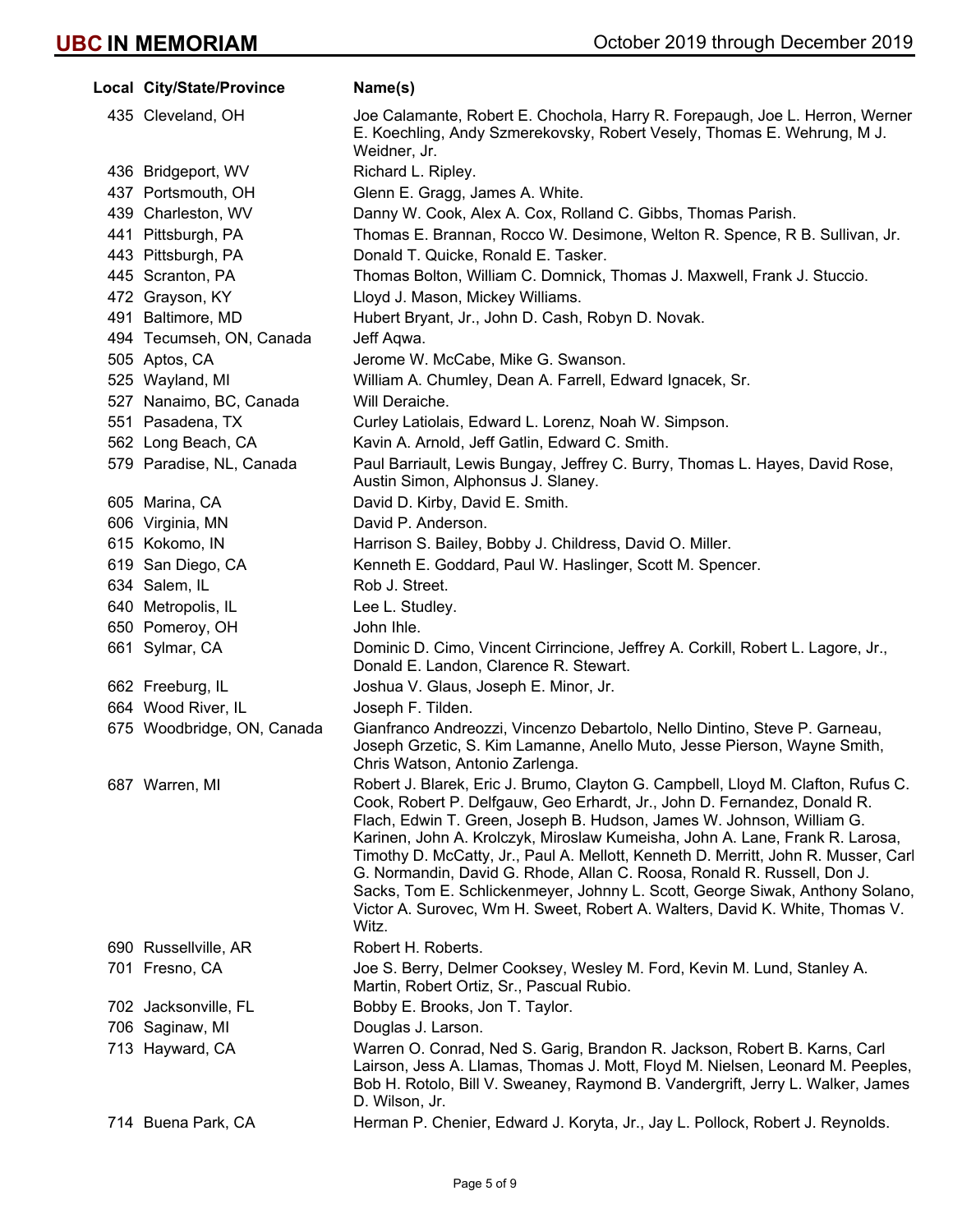| Local City/State/Province       | Name(s)                                                                                                                                                                                                     |
|---------------------------------|-------------------------------------------------------------------------------------------------------------------------------------------------------------------------------------------------------------|
| 716 St Louis, MO                | Lee Allen, Rickey E. Dobbs, Alvin J. Wittu, Jr.                                                                                                                                                             |
| 721 Whittier, CA                | Johnny Felix, Manuel A. Rivas.                                                                                                                                                                              |
| 723 Boston, MA                  | Christopher C. Golden.                                                                                                                                                                                      |
| 729 Baton Rouge, LA             | Reno J. Daret.                                                                                                                                                                                              |
| 740 Woodhaven, NY               | William C. Lavery, Salvatore C. Spedale.                                                                                                                                                                    |
| 745 Honolulu, HI                | Charles T. Arume, Phillip M. Fujihara, Shane E. Hidaro, Sanichi Higashi, Ernest<br>M. Kunimura, William L. Maguire, Richard H. Tanaka, Richard S. Yogi.                                                     |
| 751 Santa Rosa, CA              | John W. Heasell.                                                                                                                                                                                            |
| 761 Anjou, QC, Canada           | Mario Lanthier.                                                                                                                                                                                             |
| 785 Cambridge, ON, Canada       | Hugh Fraser, Louis A. Roussel.                                                                                                                                                                              |
| 790 Rock Falls, IL              | Austin E. Taft.                                                                                                                                                                                             |
| 792 Rockford, IL                | Joseph T. Carmine, Dennis E. Waller.                                                                                                                                                                        |
| 801 West Jordan, UT             | Anthony J. Leszczynski, Guillermo Villar.                                                                                                                                                                   |
| 804 Rothschild, WI              | James Phillips, Frank C. Wierzba.                                                                                                                                                                           |
| 805 Camarillo, CA               | John N. Coelho, Jerry C. Davis, Robert E. Dube, John W. Kimbrough, Clyde M.<br>Lawrence, Gordon F. Mutter, Hollis J. Reed.                                                                                  |
| 808 Idaho Falls, ID             | Richard R. Amick, E J. Lucero, Jr.                                                                                                                                                                          |
| 909 Ontario, CA                 | Josh L. Neises, Jesus Reyes, Christopher N. Rodriguez, Travis Sloan.                                                                                                                                        |
| 926 New York, NY                | Harvey Abadinsky, Daniel Bowen, Eugene Carrabon, Thomas Delello, Gregg G.<br>Faith, Leonard Keller, P T. Kokkinakos, Amedeo Mancusi, Herbert L. Norotsky,<br>Walter Thomas, Arthur T. Thompson.             |
| 930 Saint Augusta, MN           | Joshua P. Garceau.                                                                                                                                                                                          |
| 945 Jefferson City, MO          | Larry G. Gorrell.                                                                                                                                                                                           |
| 948 Sioux City, IA              | Delayne V. Ofstad.                                                                                                                                                                                          |
| 951 Ontario, CA                 | Nyle G. Bloodworth, Marc Devolder, Arthur L. Knott, Darryl E. Miner, Victor M.<br>Paz, Sr., Douglas Penrod, Raymond Serna.                                                                                  |
| 955 Kaukauna, WI                | Andrew H. Kramer, Thomas J. Swanson.                                                                                                                                                                        |
| 971 Reno, NV                    | Henry H. Graham, Frank J. Oneil.                                                                                                                                                                            |
| 1000 Tampa, FL                  | Jack H. Bradley, Patrick H. Parsons, Elmer W. Tracy.                                                                                                                                                        |
| 1004 Lansing, MI                | Raymond F. Bates, Leonard J. Beaubien, Nathan L. Cohoon, Jason J. Cook,<br>Jacob A. Smith, Eric J. Stanton.                                                                                                 |
| 1005 Merrillville, IN           | Otto H. Massow, Rich J. Steinhilber, James N. Vickers.                                                                                                                                                      |
| 1007 St. Catharines, ON, Canada | Bruce D. Deforest, Thos W. Sauder.                                                                                                                                                                          |
| 1008 Bowling Green, MO          | Carl H. Hagemeier, August S. Wallendorf.                                                                                                                                                                    |
| 1009 Paradise, NL, Canada       | Daniel J. Macisaac.                                                                                                                                                                                         |
| 1016 Muncie, IN                 | Michael G. Dunn, Shane M. Nicholson, James R. Tompkins, Harlen Turner.                                                                                                                                      |
| 1017 Portland, OR               | Walter H. Kitchell.                                                                                                                                                                                         |
| 1027 Lisle, IL                  | John R. Cannino, Joseph Danna, Frank Dvorak, Ewald K. Feyl, Keng H. Fong,<br>Joseph F. Nerat, Edward A. Schavitz, Manfred H. Schorler, Frank J. Schott,<br>Stephen J. Tanis, Joseph Widlarz, Josef Wolfram. |
| 1045 Warren, MI                 | Virgil Francini, George K. Lewis, Edward L. Szparaga.                                                                                                                                                       |
| 1074 Eau Claire, WI             | Robert A. Flaten, Harold H. Streveler.                                                                                                                                                                      |
| 1076 Greenwood, IN              | Terrill Crase, Edward T. Farris, Robert Lawson, Dennis G. Robb, John H.<br>Vaughn, Larry J. Whitworth, James K. Williams.                                                                                   |
| 1090 North Canton, OH           | David F. Collins, Hans J. Comprix, Glenn T. Midlam.                                                                                                                                                         |
| 1091 Bismarck, ND               | Ervin L. Borner, Andrew M. Butchek, Rick L. Flink, Dale D. Martinson.                                                                                                                                       |
| 1098 Baton Rouge, LA            | Johnnie N. Alford.                                                                                                                                                                                          |
| 1102 Warren, MI                 | Blake J. Gibson, Kenneth D. Keeton, Jeffrey R. Kenney, Joseph S. Kenney, Jr.,<br>Donald J. Maness, James R. Thomas.                                                                                         |
| 1109 Visalia, CA                | Marcelino C. Arias, Raymond C. Jordan.                                                                                                                                                                      |
| 1121 Framingham, MA             | George R. Tracy, John T. Woods.                                                                                                                                                                             |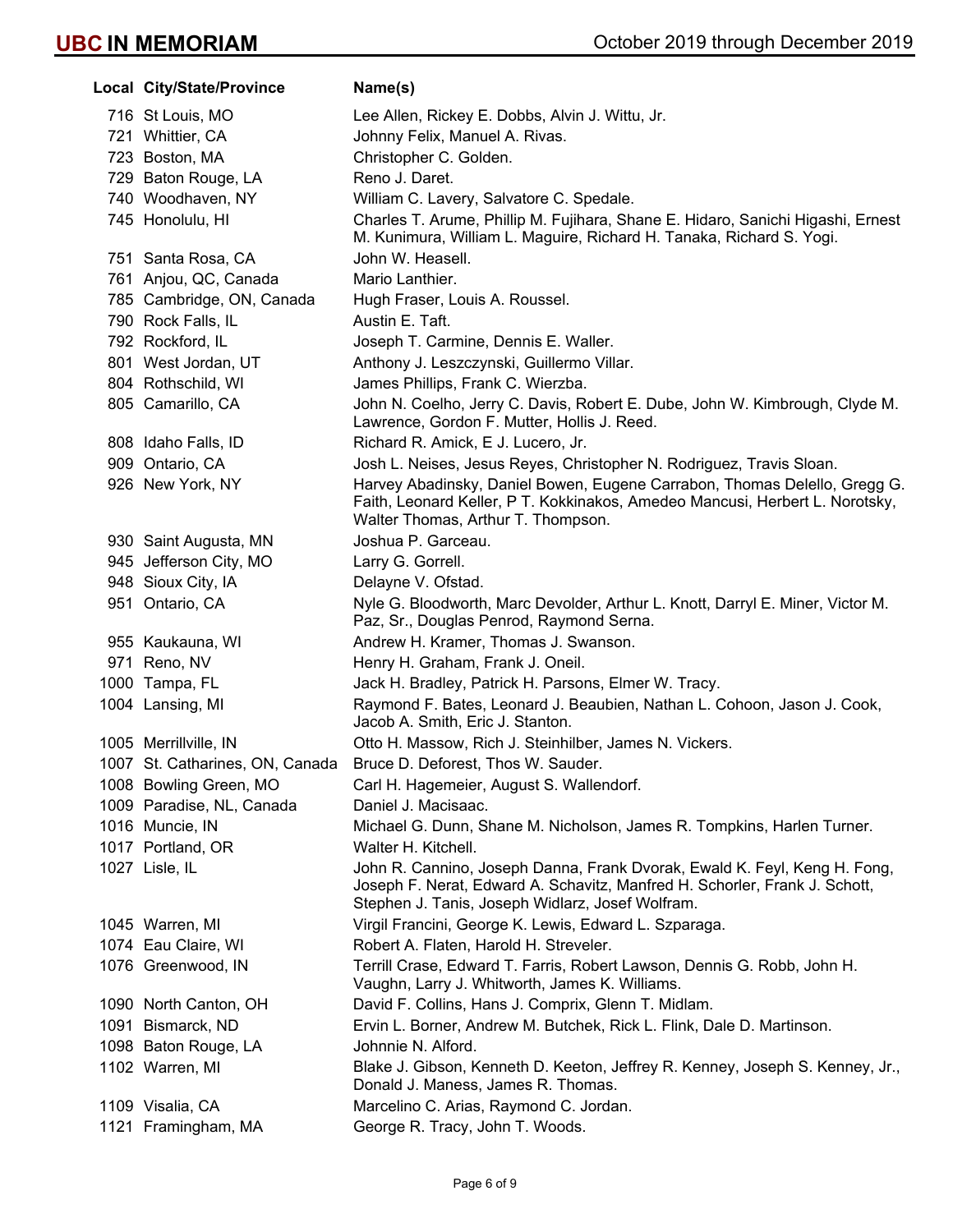| Local City/State/Province                          | Name(s)                                                                                                                                                                                                                                                                                                                                                                                                                                                                                                                                                                                                                                                                                                                                                                                                                                                                                                                                                                                                                                                                                                                                                                                                                                                                                                                                                                                                                                                                                                                                  |
|----------------------------------------------------|------------------------------------------------------------------------------------------------------------------------------------------------------------------------------------------------------------------------------------------------------------------------------------------------------------------------------------------------------------------------------------------------------------------------------------------------------------------------------------------------------------------------------------------------------------------------------------------------------------------------------------------------------------------------------------------------------------------------------------------------------------------------------------------------------------------------------------------------------------------------------------------------------------------------------------------------------------------------------------------------------------------------------------------------------------------------------------------------------------------------------------------------------------------------------------------------------------------------------------------------------------------------------------------------------------------------------------------------------------------------------------------------------------------------------------------------------------------------------------------------------------------------------------------|
| 1146 Green Bay, WI                                 | Peter E. Hendricks, Justin M. Hensel.                                                                                                                                                                                                                                                                                                                                                                                                                                                                                                                                                                                                                                                                                                                                                                                                                                                                                                                                                                                                                                                                                                                                                                                                                                                                                                                                                                                                                                                                                                    |
| 1155 Columbus, IN                                  | Chip K. Baumbauer, Beverly A. Smith.                                                                                                                                                                                                                                                                                                                                                                                                                                                                                                                                                                                                                                                                                                                                                                                                                                                                                                                                                                                                                                                                                                                                                                                                                                                                                                                                                                                                                                                                                                     |
| 1163 Syracuse, NY                                  | Bryan S. Gerber.                                                                                                                                                                                                                                                                                                                                                                                                                                                                                                                                                                                                                                                                                                                                                                                                                                                                                                                                                                                                                                                                                                                                                                                                                                                                                                                                                                                                                                                                                                                         |
| 1185 Lisle, IL                                     | Manuel J. Cruz, James P. Joyce, Joseph E. Kenny, Horst W. Linderkamp, Frank<br>J. Schulze, Thomas A. Skalkos.                                                                                                                                                                                                                                                                                                                                                                                                                                                                                                                                                                                                                                                                                                                                                                                                                                                                                                                                                                                                                                                                                                                                                                                                                                                                                                                                                                                                                            |
| 1192 Birmingham, AL                                | William H. Bishop.                                                                                                                                                                                                                                                                                                                                                                                                                                                                                                                                                                                                                                                                                                                                                                                                                                                                                                                                                                                                                                                                                                                                                                                                                                                                                                                                                                                                                                                                                                                       |
| 1209 Florence, AL                                  | Roy C. Davis, Don D. Haataja, David B. Hughes, William C. Snoddy, Rayburn M.<br>Wilson.                                                                                                                                                                                                                                                                                                                                                                                                                                                                                                                                                                                                                                                                                                                                                                                                                                                                                                                                                                                                                                                                                                                                                                                                                                                                                                                                                                                                                                                  |
| 1234 Warren, MI                                    | Gary L. Conley, Kenneth R. Phillips, Dana M. Sorrell, Carl W. Strange.                                                                                                                                                                                                                                                                                                                                                                                                                                                                                                                                                                                                                                                                                                                                                                                                                                                                                                                                                                                                                                                                                                                                                                                                                                                                                                                                                                                                                                                                   |
| 1243 Fairbanks, AK                                 | Roger G. Edgerton, Denzle H. Higgins, Jr., Joseph C. Manga, Raymond Moran,<br>Richard C. Reynders.                                                                                                                                                                                                                                                                                                                                                                                                                                                                                                                                                                                                                                                                                                                                                                                                                                                                                                                                                                                                                                                                                                                                                                                                                                                                                                                                                                                                                                       |
| 1256 Sarnia, ON, Canada                            | Al Creces, Steve Durco, Hubert Gignac, Rocco Petitta, Tony Vaskor, Hendricus (.<br>Verberg.                                                                                                                                                                                                                                                                                                                                                                                                                                                                                                                                                                                                                                                                                                                                                                                                                                                                                                                                                                                                                                                                                                                                                                                                                                                                                                                                                                                                                                              |
| 1263 Kennesaw, GA                                  | Tommy E. Haney, Randy B. Swailes.                                                                                                                                                                                                                                                                                                                                                                                                                                                                                                                                                                                                                                                                                                                                                                                                                                                                                                                                                                                                                                                                                                                                                                                                                                                                                                                                                                                                                                                                                                        |
| 1266 Austin, TX                                    | Richard C. Tuttle, Henry F. Vojtek.                                                                                                                                                                                                                                                                                                                                                                                                                                                                                                                                                                                                                                                                                                                                                                                                                                                                                                                                                                                                                                                                                                                                                                                                                                                                                                                                                                                                                                                                                                      |
| 1310 St Louis, MO                                  | Richard E. Hessler, Elias A. Prewitt, Curtis P. Schroeder, Wm E. Thorsland,<br>Michael W. Wagner.                                                                                                                                                                                                                                                                                                                                                                                                                                                                                                                                                                                                                                                                                                                                                                                                                                                                                                                                                                                                                                                                                                                                                                                                                                                                                                                                                                                                                                        |
| 1319 Albuquerque, NM                               | Edward C. Baca, George Capito, Frank C. Cordova, Robert W. Frayser, Jose M.<br>Granados, Jeff L. Stevens, Joseph A. Trujillo.                                                                                                                                                                                                                                                                                                                                                                                                                                                                                                                                                                                                                                                                                                                                                                                                                                                                                                                                                                                                                                                                                                                                                                                                                                                                                                                                                                                                            |
| 1325 Edmonton, AB, Canada                          | Douglas Blackmore, Peter C. Brown, Raymond Chartrand, Michael Grycan, Rene<br>J. Landry, Herman J. Martell, Rodion V. Sotenskyy, Guido VanImschoot, Blair L.<br>Vollans.                                                                                                                                                                                                                                                                                                                                                                                                                                                                                                                                                                                                                                                                                                                                                                                                                                                                                                                                                                                                                                                                                                                                                                                                                                                                                                                                                                 |
| 1370 Prince George, BC, Canada                     | Cyril Sproat.                                                                                                                                                                                                                                                                                                                                                                                                                                                                                                                                                                                                                                                                                                                                                                                                                                                                                                                                                                                                                                                                                                                                                                                                                                                                                                                                                                                                                                                                                                                            |
| 1382 Rochester, MN                                 | Rodney L. Peterson.                                                                                                                                                                                                                                                                                                                                                                                                                                                                                                                                                                                                                                                                                                                                                                                                                                                                                                                                                                                                                                                                                                                                                                                                                                                                                                                                                                                                                                                                                                                      |
| 1386 Hanwell, NB, Canada                           | Benoit J. Desroches, Allen F. McLeod.                                                                                                                                                                                                                                                                                                                                                                                                                                                                                                                                                                                                                                                                                                                                                                                                                                                                                                                                                                                                                                                                                                                                                                                                                                                                                                                                                                                                                                                                                                    |
| 1445 Topeka, KS                                    | Gerald P. Smith, Robert W. Viergever, George B. Worden.                                                                                                                                                                                                                                                                                                                                                                                                                                                                                                                                                                                                                                                                                                                                                                                                                                                                                                                                                                                                                                                                                                                                                                                                                                                                                                                                                                                                                                                                                  |
| 1460 Edmonton, AB, Canada                          | Barry W. Robinson.                                                                                                                                                                                                                                                                                                                                                                                                                                                                                                                                                                                                                                                                                                                                                                                                                                                                                                                                                                                                                                                                                                                                                                                                                                                                                                                                                                                                                                                                                                                       |
| 1503 Oregon City, OR                               | Nazariy V. Senchuk.                                                                                                                                                                                                                                                                                                                                                                                                                                                                                                                                                                                                                                                                                                                                                                                                                                                                                                                                                                                                                                                                                                                                                                                                                                                                                                                                                                                                                                                                                                                      |
| 1510 Escanaba, MI                                  | John C. Carr, Sr.                                                                                                                                                                                                                                                                                                                                                                                                                                                                                                                                                                                                                                                                                                                                                                                                                                                                                                                                                                                                                                                                                                                                                                                                                                                                                                                                                                                                                                                                                                                        |
| 1529 Kansas City, MO                               | Robert M. Crews, Russell Hill, Bobby W. Irvine.                                                                                                                                                                                                                                                                                                                                                                                                                                                                                                                                                                                                                                                                                                                                                                                                                                                                                                                                                                                                                                                                                                                                                                                                                                                                                                                                                                                                                                                                                          |
| 1541 Delta, BC, Canada                             | Frank Parrott.                                                                                                                                                                                                                                                                                                                                                                                                                                                                                                                                                                                                                                                                                                                                                                                                                                                                                                                                                                                                                                                                                                                                                                                                                                                                                                                                                                                                                                                                                                                           |
| 1554 Hermitage, TN                                 | George L. Gardner.                                                                                                                                                                                                                                                                                                                                                                                                                                                                                                                                                                                                                                                                                                                                                                                                                                                                                                                                                                                                                                                                                                                                                                                                                                                                                                                                                                                                                                                                                                                       |
| 1556 New York, NY                                  | William Agostini, Howard A. Anderson, Valerean L. Askins, Frank A. Baker,<br>Raymond D. Barrett, Leroy Benjamin, Anthony Bernardo, Vladimir Blaskovic,<br>Frank Bruno, Scott W. Burnett, Joseph Canuso, Donald R. Carman, Benito<br>Cecamore, Alphonso Champagne, Robert E. Cleary, Walter J. Cochran, James<br>N. Collins, Brady Davion, Frank J. Day, Garland Dean, Philip Diaz, Keith H.<br>Dolan, James A. Espinoza, Alillo Esposito, Julio C. Fabbri, Daniel Fiorentino,<br>Nicholas Franzese, Jesus Garcia, Thomas J. Glover, Charles G. Greco, Gustav<br>Hakans, Bjorn A. Haugland, Joseph Inzone, Luis M. Javier, Edward Kelly,<br>Christpher A. Klein, Norman Lindstrom, David W. Loveland, Jr., Michael P.<br>Lucas, Donald Macaloney, Tibor S. Markowitz, Michael J. Matty, Gerolamo<br>Mazzocchi, Patrick Mcardle, Neil McKay, James J. McLaughlin, Reade B. Melgar,<br>Margaret M. Mohamed, Glenn P. Moravec, Jose Nunes, Brian J. Oconnor, Alan<br>Okeefe, Olaf Oseassen, Antonio Otero, Oskars Ozols, Andrew Padula, Sr., Frank<br>Palermo, Gunnar Paulsen, Kenneth Pearson, Randall P. Peterson, Joseph G.<br>Pfluger, Vincent Phinn, Ivar K. Raastad, Jose Rama, Christopher G. Rodriguez,<br>Paolo A. Romano, John M. Ruland, Michael Ryan, Per S. Sagaard, William<br>Sandberg, Victor A. Santiago, Daniel S. Scanlon, Louis Scotti, Frank Soccoli,<br>Valdi Stepancic, Gjeruld Thaule, Ennis Thompson, John Tiplady, Mark<br>Vankoeverden, Martin J. Walsh, Fred Westby, Sammy Wilson, Sam Wright, Jan<br>Zajkowski. |
| 1588 Sydney, NS, Canada<br>1592 Sarnia, ON, Canada | Bruce J. Billett, Arthur F. MacDonald, Harold (John) H. Smith.<br>Achiel Kimpe, Alan M. Welsh.                                                                                                                                                                                                                                                                                                                                                                                                                                                                                                                                                                                                                                                                                                                                                                                                                                                                                                                                                                                                                                                                                                                                                                                                                                                                                                                                                                                                                                           |
|                                                    |                                                                                                                                                                                                                                                                                                                                                                                                                                                                                                                                                                                                                                                                                                                                                                                                                                                                                                                                                                                                                                                                                                                                                                                                                                                                                                                                                                                                                                                                                                                                          |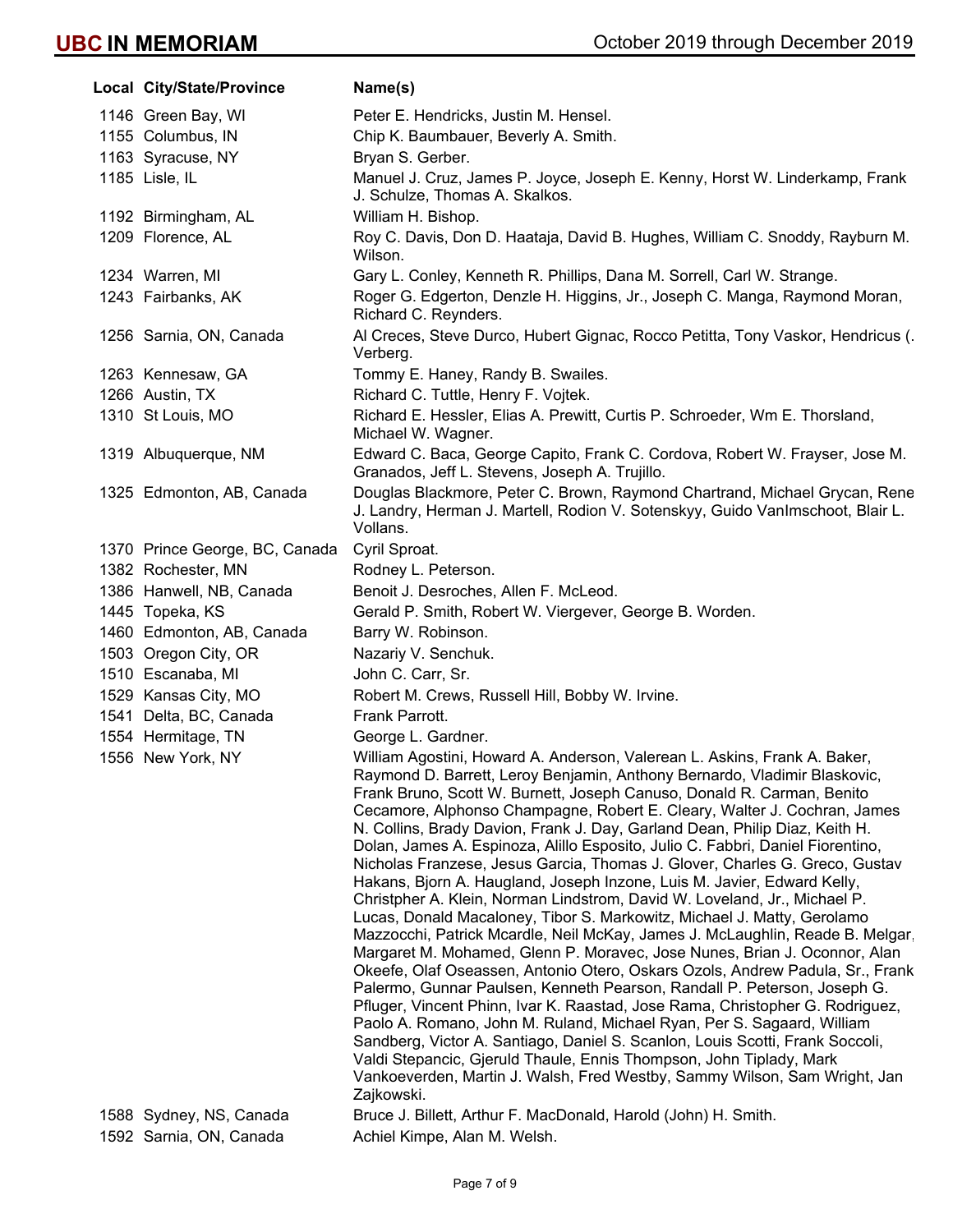| Local City/State/Province    | Name(s)                                                                                                                                                                                                                                     |
|------------------------------|---------------------------------------------------------------------------------------------------------------------------------------------------------------------------------------------------------------------------------------------|
| 1596 St Louis, MO            | Paul D. Beasley, James R. Groesch, Michael S. Laverty, Walther V. Magnus,<br>Konstantinos Manolis, Steven C. Miller, Bob V. Monroe, Frank Notheis, Jr., Wm<br>E. Thompson, Jr.                                                              |
| 1598 Victoria, BC, Canada    | Marcellus R. Charlie, Roy Gautier.                                                                                                                                                                                                          |
| 1599 Redding, CA             | Mark B. Gregg, Gary E. Johnson, Walter E. Schulz, Kevin G. Shirley.                                                                                                                                                                         |
| 1607 Whittier, CA            | John W. Kimbell, Henry O. Omland, Elveyon D. Palms, Dan M. Yingst.                                                                                                                                                                          |
| 1650 Lexington, KY           | Richard J. Bibro, Paul J. Vonderhaar.                                                                                                                                                                                                       |
| 1669 Thunder Bay, ON, Canada | Edwin Sletmoen.                                                                                                                                                                                                                             |
| 1693 Lisle, IL               | Kenneth N. Hegyi, Glenn E. Leable.                                                                                                                                                                                                          |
| 1770 Cape Girardeau, MO      | Juanita F. Swift.                                                                                                                                                                                                                           |
| 1789 South Lake Tahoe, CA    | Lowell D. Hervey.                                                                                                                                                                                                                           |
| 1795 Farmington, MO          | John D. Penuel.                                                                                                                                                                                                                             |
| 1809 Oakland Park, FL        | Verlon C. Baldwin, Rudolph Barta, Harold L. Edwards, Arthur Eule, Warren C.<br>Fridley, Albert V. Jacobs, John E. Kerr, John F. Kinsey, John L. McKillip,<br>Benjamin F. Moreno, John K. Parnell, Jr.                                       |
| 1839 Pacific, MO             | Mark R. Duffin, James F. Elfrink, Ronald G. Freihaut.                                                                                                                                                                                       |
| 1846 Metairie, LA            | James P. Ambrose, Charles G. Harrington, James A. Harrington, Wilford A.<br>Jones, Jimmie L. Lamb, Nathan G. McMorris, Michael P. Perez, Huey M. Severio.<br>John A. Theiler.                                                               |
| 1889 Lisle, IL               | Richard J. Allison, Robert D. Bernardin, Robert K. Bondi, Leo S. Deutsch, Dennis<br>R. Kuhn, Gary R. Levey, George J. Prack, Douglas Rouse, Michael A.<br>Samusevich, David D. Spiegler.                                                    |
| 1905 Orlando, FL             | Ross W. Broda, Thomas L. Collura, Gerald De Lany, Robert J. Schunk, William<br>H. Vandyke.                                                                                                                                                  |
| 1925 Columbia, MO            | Billy J. Nichols, Roscoe E. Turner.                                                                                                                                                                                                         |
| 1934 Bemidji, MN             | Robert R. Andree.                                                                                                                                                                                                                           |
| 1946 London, ON, Canada      | Dennis Dion.                                                                                                                                                                                                                                |
| 1977 Las Vegas, NV           | Lloyd D. Leavitt.                                                                                                                                                                                                                           |
| 1985 Saskatoon, SK, Canada   | Denny Bell, Walter J. Kennedy.                                                                                                                                                                                                              |
| 2010 Calgary, AB, Canada     | Colin M. McDonald.                                                                                                                                                                                                                          |
| 2041 Ottawa, ON, Canada      | Denis Bourgeois.                                                                                                                                                                                                                            |
| 2103 Calgary, AB, Canada     | Manuel D. Cervantes Casas.                                                                                                                                                                                                                  |
| 2158 Bettendorf, IA          | Patrick O. Kelley, Francisco A. Rubio.                                                                                                                                                                                                      |
| 2182 Anjou, QC, Canada       | Gilles Boudreau, Antonio Nadeau.                                                                                                                                                                                                            |
| 2214 Festus, MO              | James W. Blume, Sr., Stephen D. Collins, Edward J. Kline, Jr., Rinsel E. Shell,<br>Jerome V. Uding.                                                                                                                                         |
| 2232 Pasadena, TX            | L H. Ayers, Roger L. Eden, Jos D. Lisenby, Bruce W. OBoyle, Brian R. Williams.                                                                                                                                                              |
| 2236 Oakland, CA             | William Geiger, Ernie Hiratsuka, David L. Kidwell, Fedor Menig, Jorge A.<br>Paniagua.                                                                                                                                                       |
| 2262 Hanwell, NB, Canada     | Brett M. Johnston.                                                                                                                                                                                                                          |
| 2283 Pewaukee, WI            | Kenneth E. Hoepner.                                                                                                                                                                                                                         |
| 2287 New York, NY            | John E. Blomberg, George R. Brown, Joseph W. Fisher, Edward H. McPartland,<br>John Minicozzi, Fred Schaefer, William F. Texter, Michael Zapata.                                                                                             |
| 2298 Rolla, MO               | Arnold J. Brewer, James E. Murray.                                                                                                                                                                                                          |
| 2309 Toronto, ON, Canada     | John O. Brouwer, David Campbell, Stephen R. Tomanek.                                                                                                                                                                                        |
| 2404 Delta, BC, Canada       | Jeffrey R. Boettger, John R. Burrows, George Flynn.                                                                                                                                                                                         |
| 2411 Jacksonville, FL        | Paul S. Thomas.                                                                                                                                                                                                                             |
| 2486 Azilda, ON, Canada      | Jacques Fortier, Eero K. Hietala, Roland J. Richard, Ernest Savignac.                                                                                                                                                                       |
| 2736 Delta, BC, Canada       | Stephen H. Smith.                                                                                                                                                                                                                           |
| 2790 Woodhaven, NY           | Rodolfo Arango, Fidel Arbizu, M C. Argiropoulos, Abshanand Arnold, Charles C.<br>Avino, Danilo Baldoz, James A. Ballard, Eugene W. Barrett, Orazio P. Basile,<br>Robert Bernholz, Jr., Catello Berto, Joseph Brimage, Samuel Calderon, Luis |